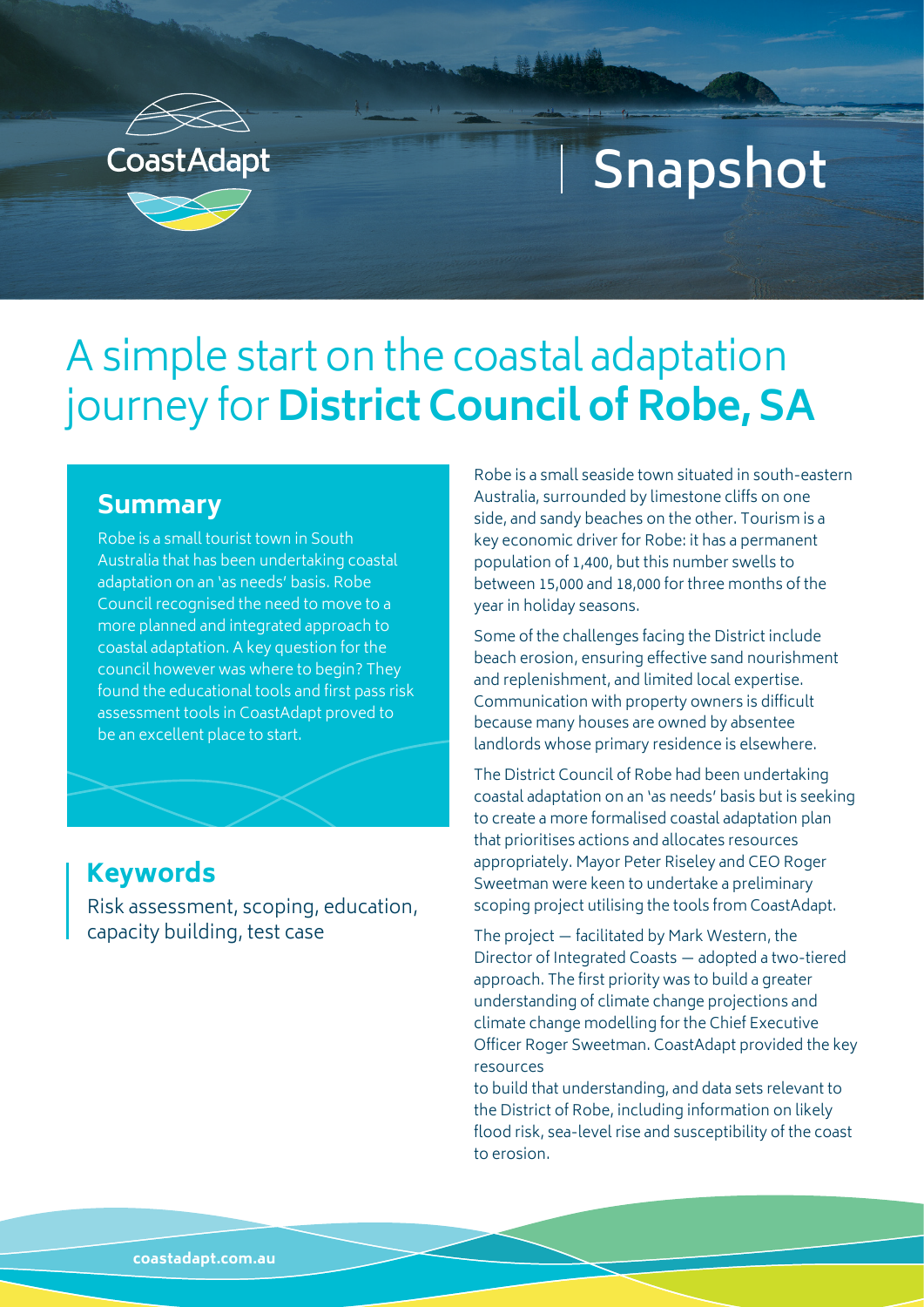

Figure 1: Five vulnerable locations in the District of Robe were looked at in the first pass risk assessment. Source: © [Wikimedia](https:/).

The second task was to conduct an informal scoping study of Robe's coastline using the First Pass Risk Assessment spreadsheet tool located within CoastAdapt. Five areas of potential vulnerability were visited and reviewed in first pass mode (Figure 1). These are:

- 1 A local icon, the Robe Obelisk, is in danger of falling into the sea as its base has been eroded away
- 2 Main Beach is subject to ongoing erosion and requires sand replenishment
- **3** Erosion is undercutting the cliffs at the local caravan park, the Sea Vu
- 4 A recent storm event has taken an erosion 'bite' out of the dunes at Hoopers Beach
- 5 A drainage outlet may be a risk. This 'L Drain' is important for the town and surrounding farmland, however a commonly held belief is that a storm surge event that coincided with a large rain event could flood significant sections of the township through this drain. Rising sealevels can only exacerbate the risk of flooding.

After assessing these five locations, only one was deemed likely to pose a risk to tourism over the next 30 to 40 years. A conclusion of the assessment was that if a significant flood event were to occur through L Drain then it could damage Robe's reputation as a safe tourist destination. In regard to the other locations, plans are already in place to reconstruct another obelisk if the current one should fall into the sea, and the other items were not deemed to pose a significant risk to tourism in the time frame of the assessment.

This test case was a first pass preliminary review, with an assessment time frame of 30 to 40 years. The next steps are to conduct a more comprehensive second pass risk assessment; to review potential coastal impacts upon all sectors, not just tourism; and to include longer assessment time frames.

Mr Sweetman reported that he appreciated that all of the material he read in CoastAdapt was written in plain English. He also reflected that being involved in the project made him more aware of climate change issues. Overall, the Council reported that it had developed a clearer idea of where to head next with coastal adaptation planning.